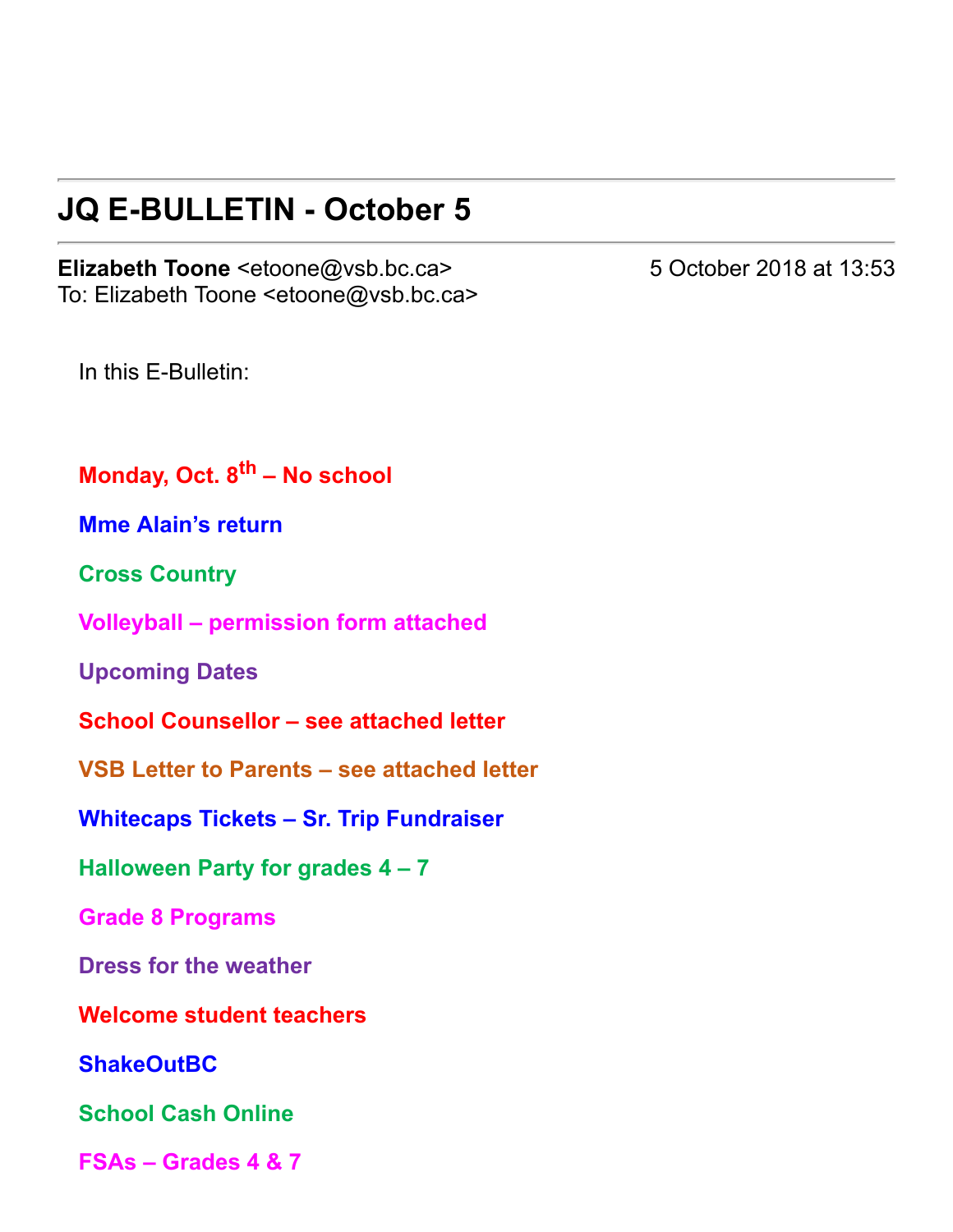**PAC Website**

**Monday, October 8th**: No School – Thanksgiving Statutory Holiday.

**Mme Alain's Return**: We are pleased to inform you that Mme Claudette Alain will be returning on Tuesday, October 9<sup>th</sup> and we look forward to welcoming her back. We would like to take this opportunity to thank Mme Celina Mau for stepping in as Acting Principal, and for her guidance and wisdom during the busy first month of school.

**Cross Country:** We had another lovely day for our mini-meet this week at Jericho. Congratulations to all the JQ competitors on their hard finishes.

Our athletes have really caught onto the idea of trying to keep a pace that works for them as individuals (hard to do in such an exciting environment) and then to give it their all as they approach the finish line. Great work cheering each other on. Your school spirit is infectious!

Congratulations to our top 10 finishers (my apologies for anyone forgotten): Grade 7 girls: Nyla (1st), Myah (8th), Grade 1 girls: Alicia (10th), Grade 2 boys: Ethan (9th), Grade 3 girls: Bonica (1st), Kajal (6th), Grade 3 boys: Freddie (5th), Grade 4 girls: Serena (9th), Grade 4 boys: Dylan (4th), Hudson (7th), Luke (8th), Grade 5 girls: Jessica (1st), Taylor (2nd), Grade 5 boys: Gregor (2nd), Seppi (4th), Willem (10th), Grade 6 girls: Kate (3rd), Grade 6 boys: Max (10th).

A big thanks to the parents (Andrew, Mayumi, Willa and Kayoko) and teachers, Madame Lucy and Madame Alexis, for helping marshall the race.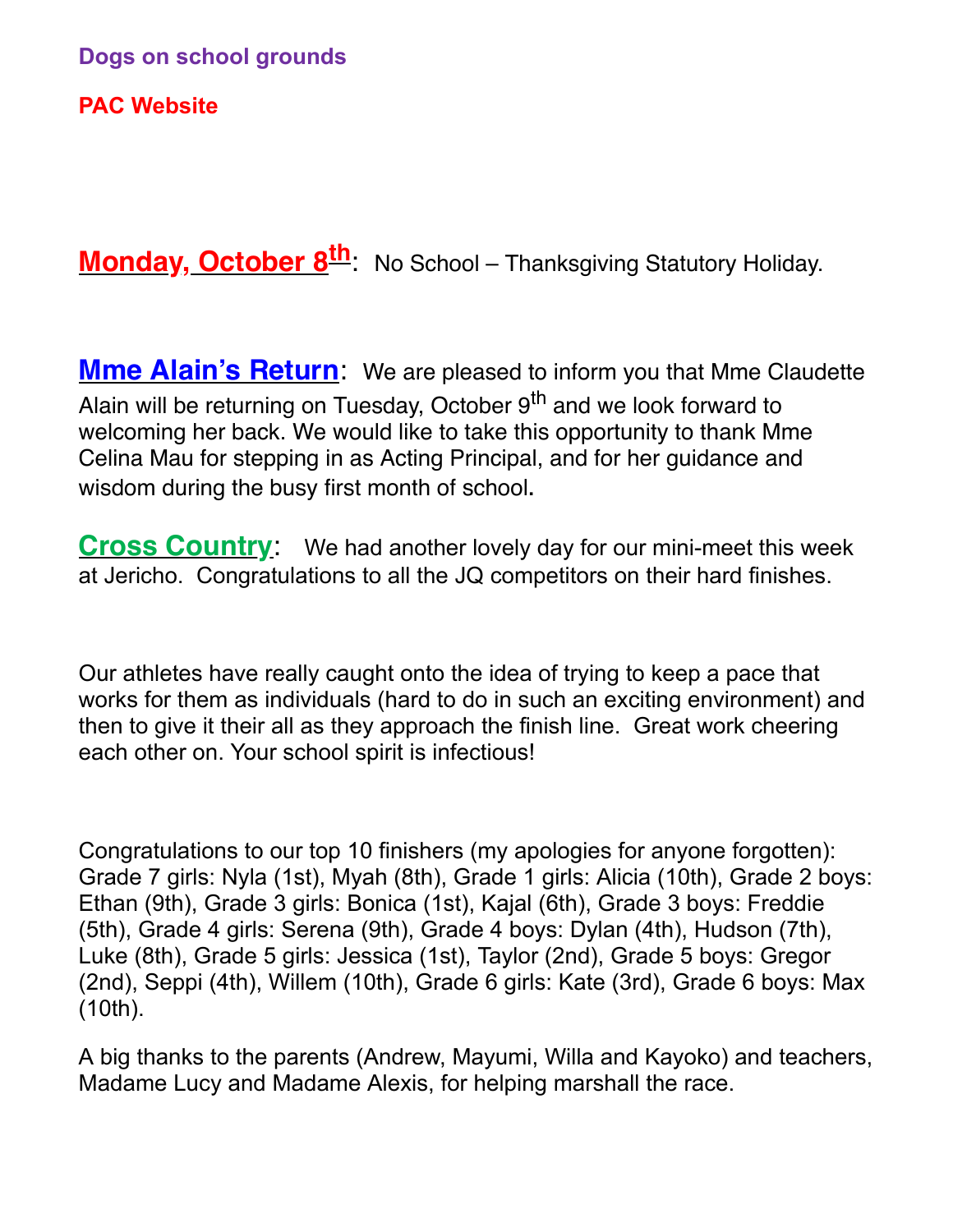Next week, practice is on Wednesday morning at 8-8:45am and the mini meet is at Balaclava Park (4594 Balaclava Street @ West 29<sup>th</sup> Avenue) on Thursday, October 11 at 3:30pm. Final district meet is on Thursday, October 18 at 1:00pm at Trout Lake - please note there will be no practice on the morning of Wednesday, October 17<sup>th</sup>.

Happy Thanksgiving everyone!

Coaches Lori and Julie

**Volleyball:** Volleyball permission forms went home earlier this week for parent signatures (scanned copy attached and copy also available in the office). For the next two weeks, the coaching team will be holding **open gyms** for interested players. Grade 6s (Boys and Girls) are invited on **October 9th and 16th** (Tuesdays) from 8:00am 8:50am. Grade 7s (Boys and Girls) are invited on **October 11 th and 18th** (Thursdays) from 8:00am 8:50am. Permission forms **MUST** be returned before students can participate.

Team-specific morning practices will start the week of **October 22<sup>nd</sup>**. Afterschool games start the week of **October 29th** .

Parents, please email Mme Julie Colero ([jcolero@vsb.bc.ca](mailto:jcolero@vsb.bc.ca)) if you are interesting in assisting with a team.

# **Upcoming Dates**:

Monday, October 8<sup>th</sup> – Thanksgiving

Thursday, October 18<sup>th</sup> – ShakeOutBC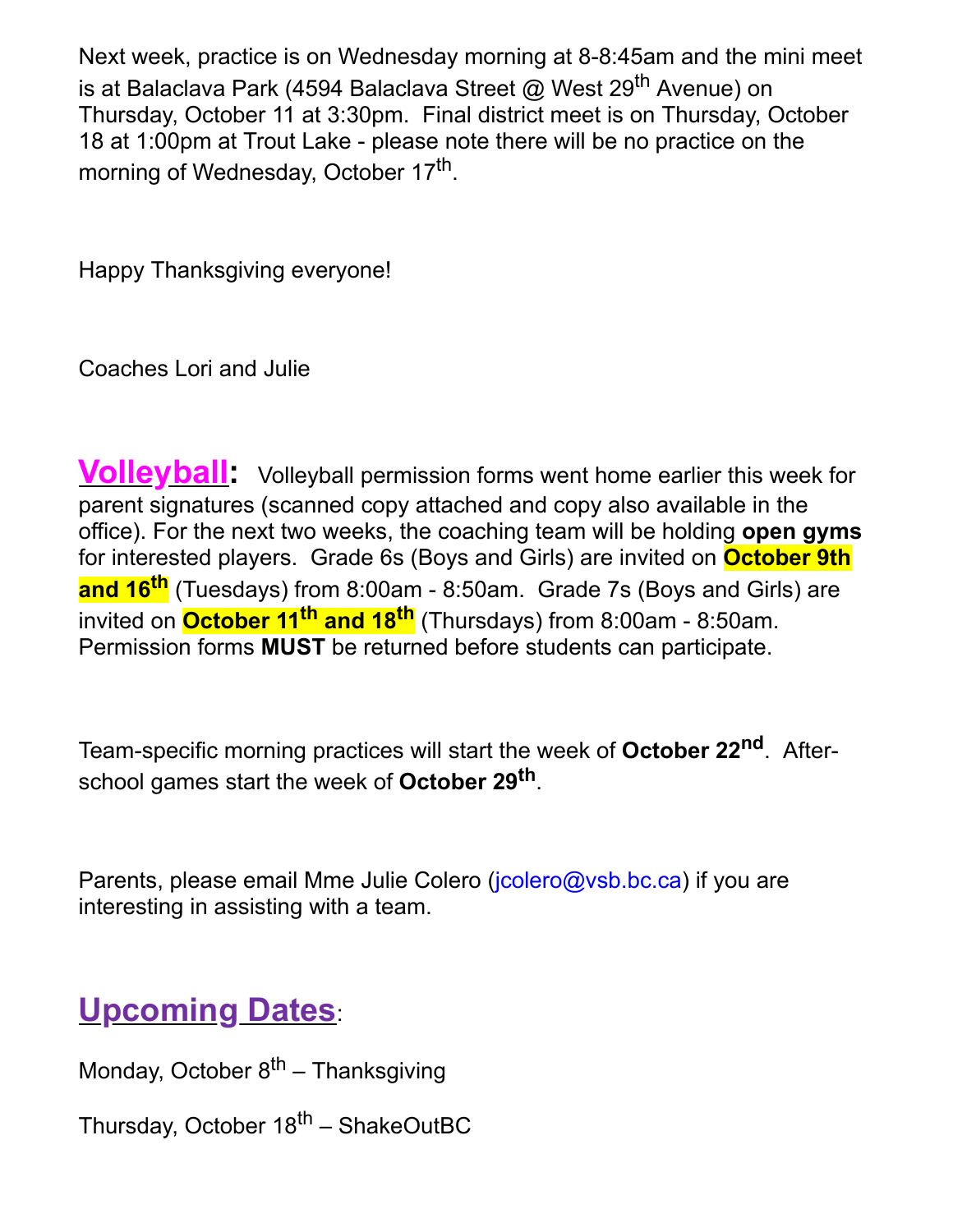Friday, October 19<sup>th</sup> – Professional Development Day

Friday, October 26<sup>th</sup> – Halloween Party for grades 4 to 7

Tuesday, October 30<sup>th</sup> – Kindergarten Hearing Screening

**School Counsellor**: Please see attached letter from Maria Teresa Foster, School Counsellor assigned to JQ all day on Monday and Wednesday and the afternoon on Thursday. Schedule may vary slightly at times depending on demand at other schools assigned.

**VSB Letter to Parents**: Attached is a letter from the VSB regarding the testing of lead levels in water at VSB schools.

**Senior Trip (Grade 7) Fundraiser - LAST THREE DAYS for WHITECAPS TICKETS - Ordering deadline extended to midnight on Monday October 8th**

Please join us for an exciting evening of MLS soccer at the Vancouver Whitecaps game vs. Kansas City on Wednesday October 17th (kickoff 7pm).

The event is a Senior Trip fundraiser, with **\$15** donated from of each ticket purchase of **\$35** (33% off of regular price). A great way to support the senior trip.

Come join the JQ "Westsiders" team at GM Place …

To purchase your tickets, please visit the website japac.com and look under Upcoming Events.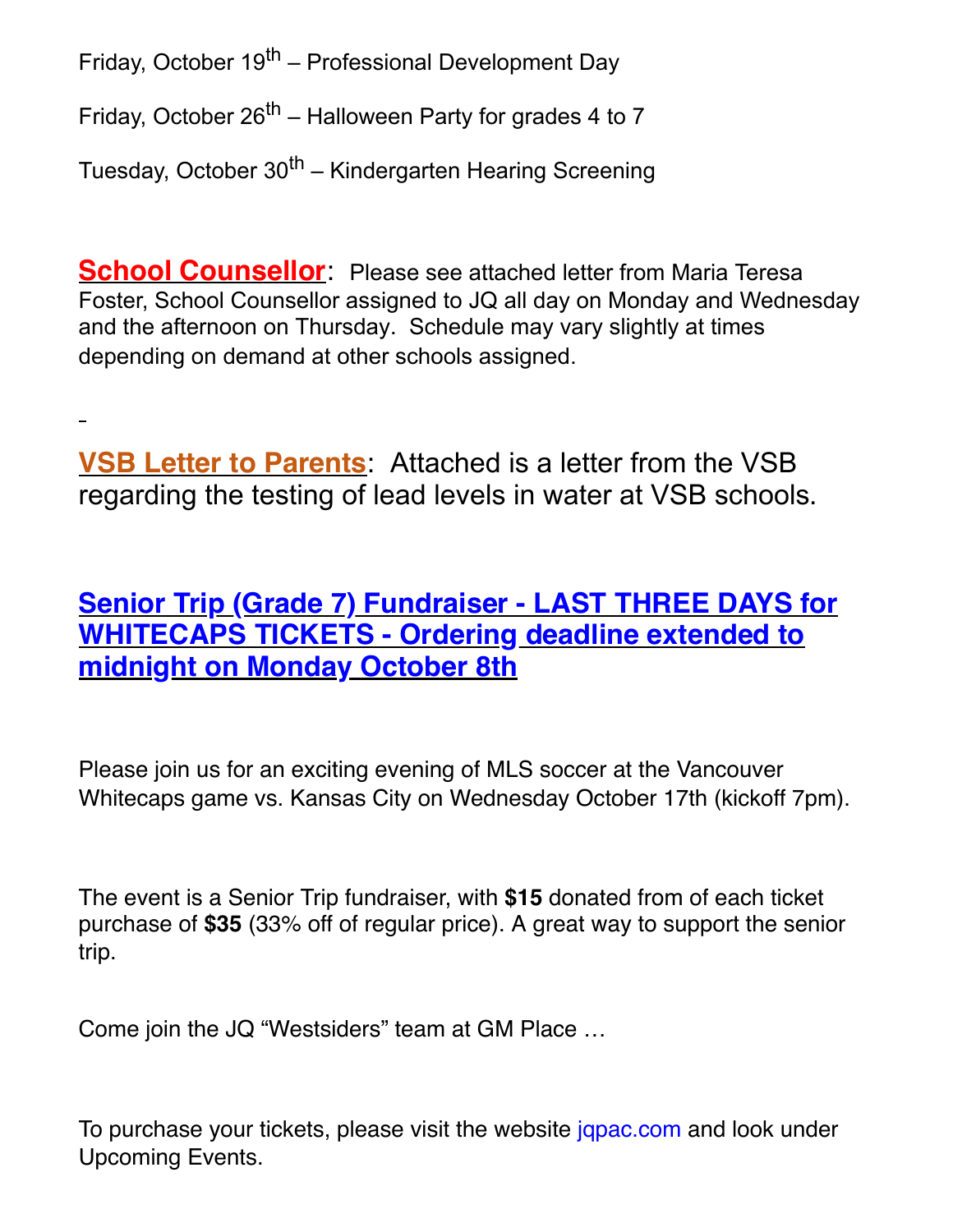*Ordering deadline is midnight on Monday Oct 8th*.



## **DATE: Friday, October 26, 2018, 6:30 8:30pm**

**WHERE:** JQ GYM

WHO<sub>:</sub> Grades 4-7

**WHAT:** Games, Music, Dancing, Haunted House, Fortune Teller, Photo Booth, Goodies and more...

**DRESS CODE:** Hallowe'en Costumes

**TICKETS**: \$10 in advance / \$12 at the door

Tickets will go on sale Oct. 18-26th

**VOLUNTEERS NEEDED:** Parent, student and alumni volunteers are needed to make this event successful. Volunteers from grades 47 are sought, especially from Grade 7 families as this is a fundraiser for the Quebec [trip. Please sign up here: https://docs.google.com/spreadsheets/d/1PNJ](https://docs.google.com/spreadsheets/d/1PNJ-f7KeOizyaq--_lLNzSt8gSBQI3r6n5K-WvWHa34/edit#gid=0)f7KeOizyaq-- ILNzSt8qSBQI3r6n5K-WvWHa34/edit#gid=0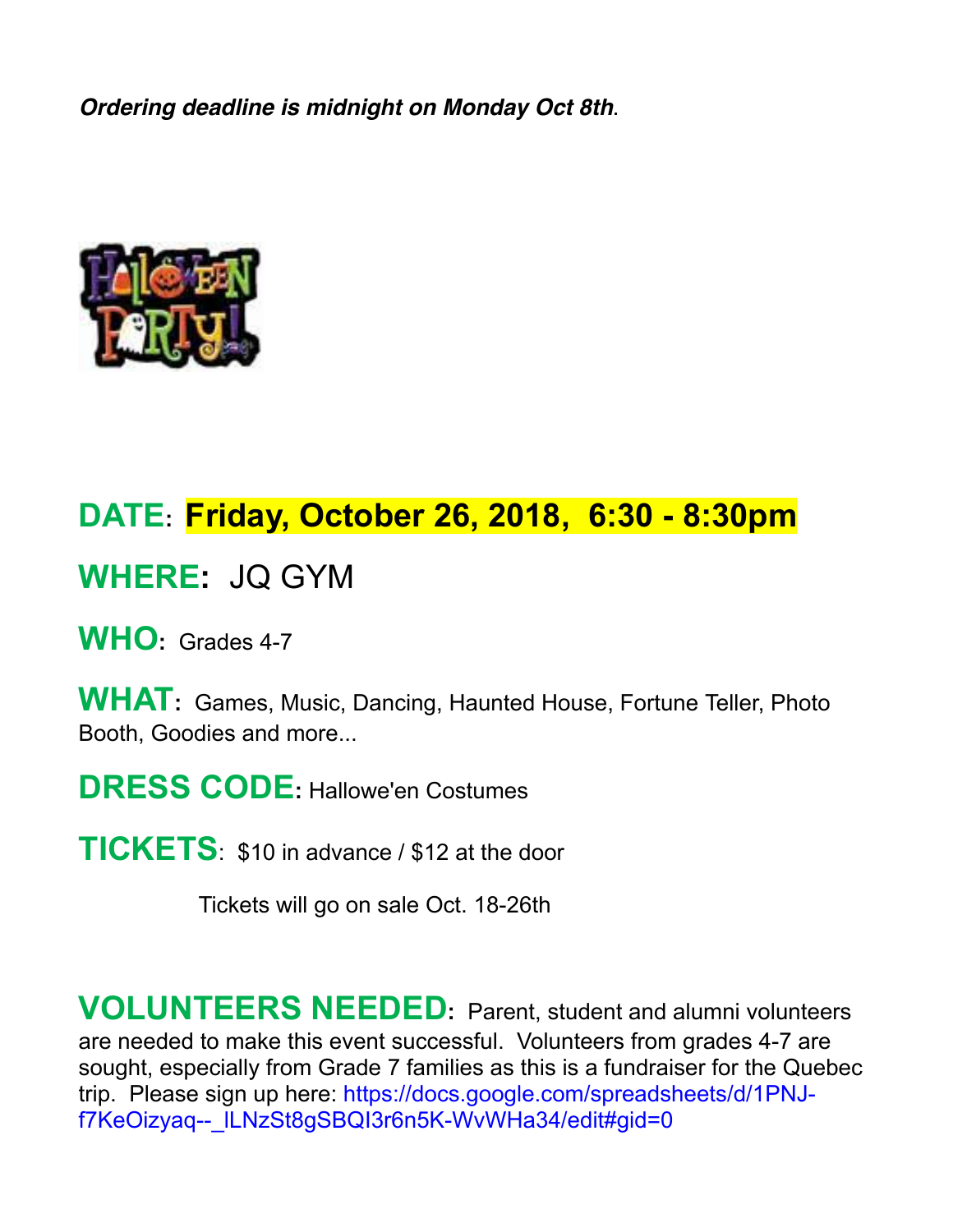Thank you in advance for your help with this event!

Kind regards,

Karen Hamill [Madeleine Waraich's (Gr. 7) Mom]

**Grade 8 Programs**: A reminder to grade 7 families that a number of information evenings are coming up for mini-school programs.

Schools nearby: Byng Arts: - Oct. 17<sup>th</sup>; Point Grey Mini – Oct. 10<sup>th</sup>; Prince of Wales Mini – Oct. 16<sup>th</sup>.

If you wish to check other programs, please visit the following website: www.vsb.bc.ca/programs/mini-school-registration

Students wishing to continue in French Immersion will automatically transfer to their catchment school, Kitsilano Secondary or Churchill Secondary. Information evenings for these programs usually take place in January.

**Dress for the Weather**: Cooler weather has abruptly arrived and the days have suddenly turned chilly. Please dress your child in warm jackets and appropriate footwear for the colder temperatures. Thank you.

**Student Teachers**: We are pleased to welcome two student teachers from UBC, Chloe Noel and Emily Wills. Chloe will be completing her practicum with Mme Campbell in kindergarten and Emily will be with Mme Jauca in Division 6, grade 5. For the next few weeks, Chloe and Emily will be at the school on Thursdays and will return to complete their long-term practicum after Spring Break.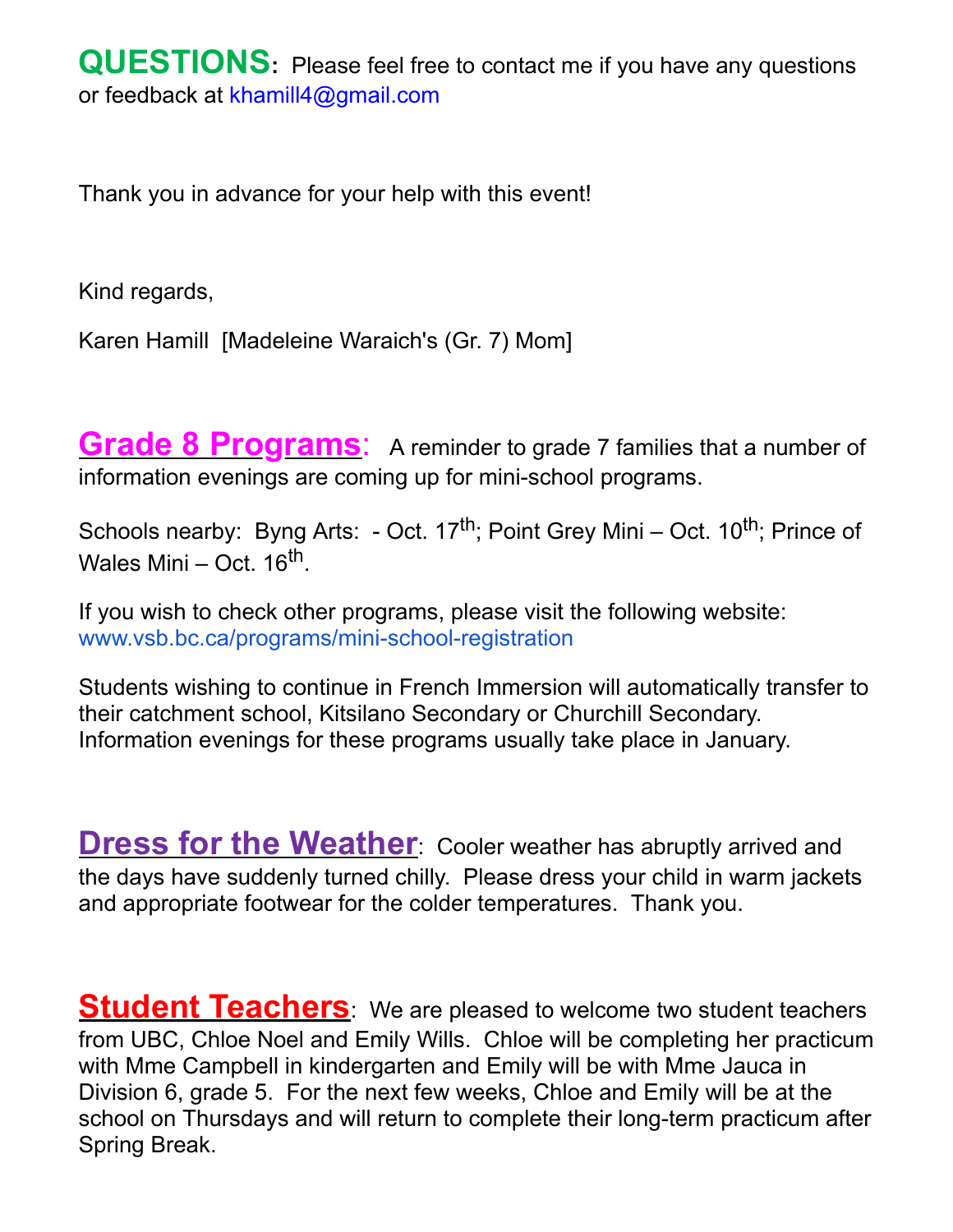**ShakeOutBC Earthquake Drill**: On **Thursday, October 18th at 9:30 am**, JQ students will practice "drop, cover and hold" in the classroom as part of the ShakeOutBC earthquake drill.

**School Cash Online**: The school has reached a 90% adoption rate for online payments so thank you to everyone who has registered with School Cash Online and paid fees. If you would like any help with registering, please contact Liz in the office. Once registered, most parents find this an easy and convenient method to pay for field trips and other fees.

**FSAs (Grades 4 & 7 only)**: A letter was sent home yesterday to all families in grades 4 & 7 regarding the Foundation Skills Assessment. Please note that request for exemptions should be made in writing to the Principal by **Wednesday, October 10th** .

## **Dogs on school grounds VSB policy reminder**: A

reminder to families that under the VSB's policy, accompanied canines are allowed on school grounds on weekends and on school days from 6 to 8 a.m. and after five o'clock until 10 p.m., unless the fields are being used for organized sports games. The policy also states that the dog handlers must pick up and remove the animals' waste. Thank you for respecting and adhering to this policy.

**PAC Website:** Keep up to date with all that is happening at Jules Quesnel on the PAC Website at the following link: https://jgpac.com/jg-ebulletins/

If you are not receiving the JQ PAC information emails (different to the school E-Bulletin) about events such as extracurricular programs, pizza, hot lunch and community events – please click on the link and add your email. This is important because we also post cancellations and other important information to keep you in the loop: <http://eepurl.com/4Qp2f>